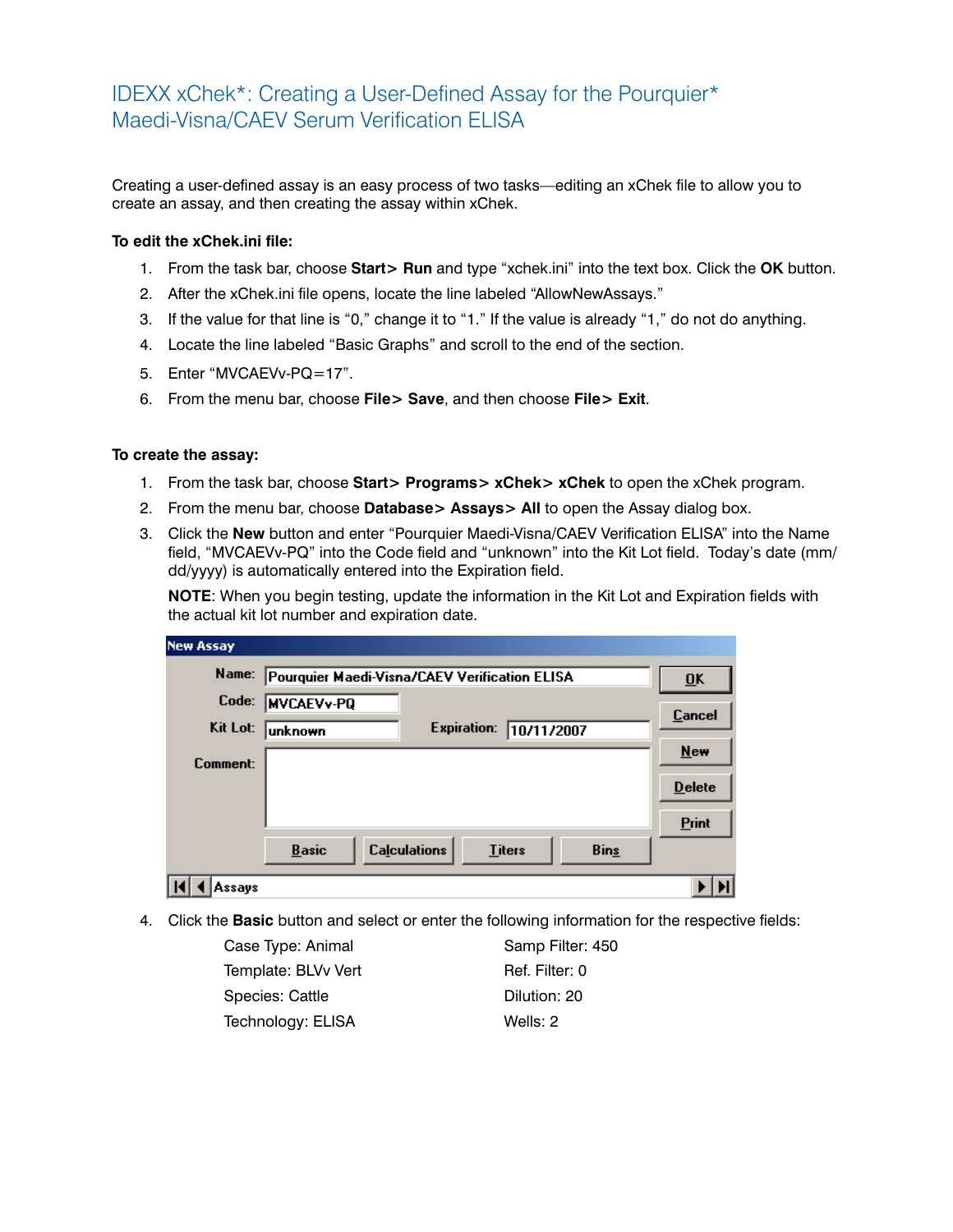| <b>New Assay</b>  |                     |                        |                           |
|-------------------|---------------------|------------------------|---------------------------|
| Case Type: Animal |                     | Samp Filter: 450       | $\overline{\mathbf{0}}$ K |
|                   | Template: BLVv Vert | Ref Filter: $\sqrt{n}$ |                           |
| Species: Cattle   |                     | Dilution: 20           | Cancel                    |
| Technology:       | ELISA               | Wells: $\sqrt{2}$      |                           |

**NOTE:** The Pourquier Maedi-Visna/CAEV Serum Verification assay has a negative and a positive control configuration in the insert that is not supported by the IDEXX xChek software. The assay has been set up in xChek to have a vertical control configuration. Therefore, place negative controls in wells  $A_1 A_2$  and  $B_1 B_2$  and positive controls in wells  $C_1 C_2$  and  $D_1 D_2$ .

- 5. Click **OK** to save the settings.
- 6. Click the **Calculations** button and select or enter the following information:

Formulas:

"S" Part of Ratio: Sample2 – Sample1

"P" Part of Ratio: Positive2 – Positive1

"N" Part of Ratio: None

Blocking Factor: None

First Calculation:

 Variable: S/P Positive Cutoff: 1.20 Suspect Cutoff: 1.11 Comparison: >=

Second Calculation: Variable: None Positive Cutoff: 0 Suspect Cutoff: 0 Comparison: None

**NOTE:** xChek does not support the S/P % calculation. Instead, xChek calculates an S/P value. The cutoff values have been updated to match the new calculation and the interpretation is the same.

| <b>New Assay</b>                                      |                              |                                                     |        |  |
|-------------------------------------------------------|------------------------------|-----------------------------------------------------|--------|--|
| Formulas                                              |                              |                                                     |        |  |
| "S" Part of Ratio:                                    | Sample2 - Sample1            |                                                     | ŪK     |  |
| "P" Part of Ratio:                                    | <b>Positive2 - Positive1</b> |                                                     | Cancel |  |
| "N" Part of Ratio:                                    | None                         |                                                     | Reset  |  |
| <b>Blocking Factor:</b>                               | None                         |                                                     |        |  |
| <b>First Calculation</b><br><b>Second Calculation</b> |                              |                                                     |        |  |
| Variable:<br>ls/P<br><b>Positive Cutoff:</b><br>1.20  |                              | Variable:<br> None<br><b>Positive Cutoff:</b><br>In |        |  |
| <b>Suspect Cutoff:</b><br>11.11                       |                              | <b>Suspect Cutoff:</b><br>In                        |        |  |
| Comparison:<br>l>=                                    |                              | Comparison:                                         | None   |  |

7. Click **OK** to save these settings, and then click **OK** again to save the assay to the database. You can now test for antibodies against *Maedi-Visna/CAEV* atibodies using the xChek Assay Management System.

**NOTE:** xChek does not evaluate controls or results for validity when you use a user-defined assay. You must evaluate the results from each assay in accordance with good laboratory practices. To evaluate your assay validity, refer to the "Validation Criteria" section in the insert provided with the test kit.